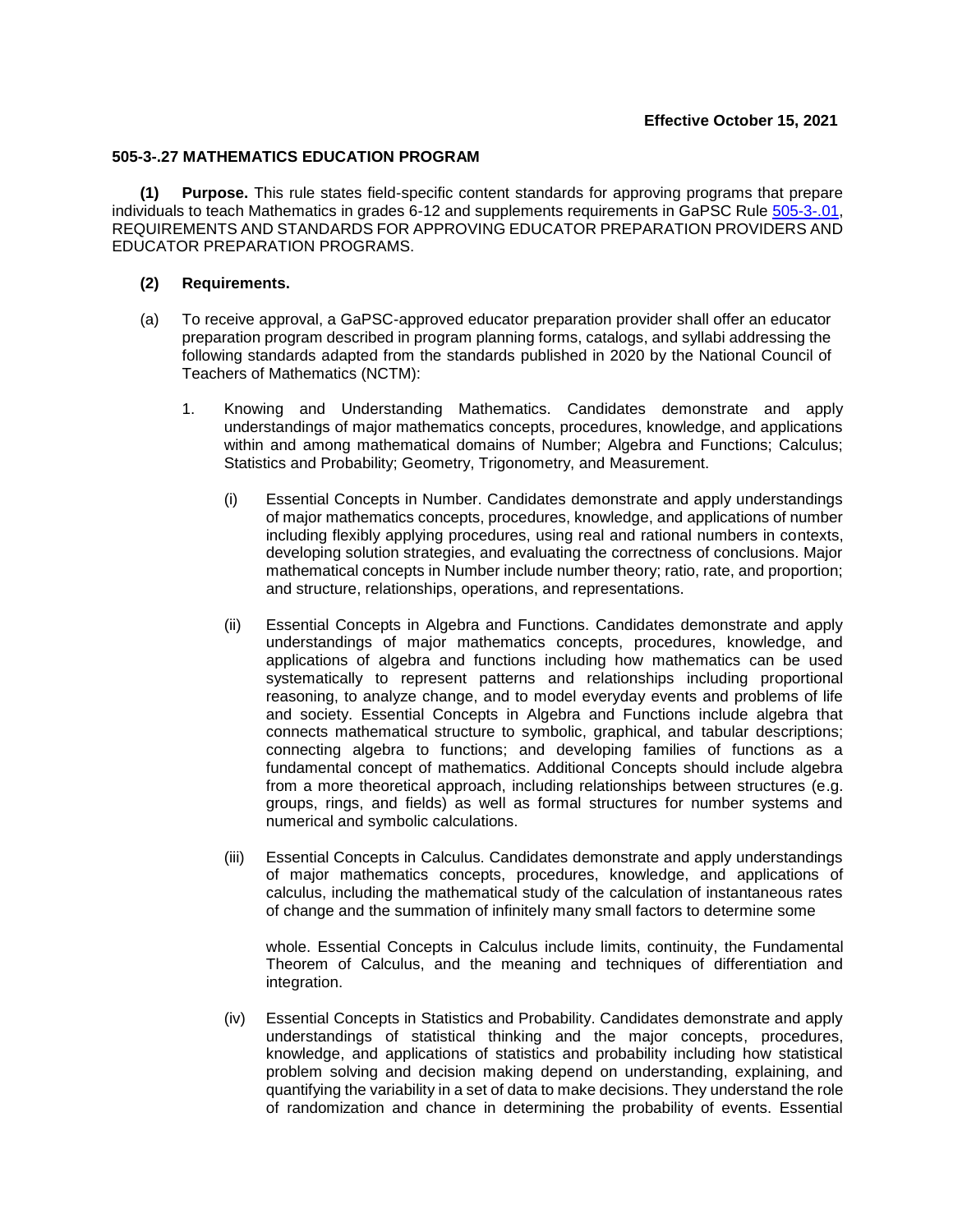Concepts in Statistics and Probability include quantitative literacy, visualizing and summarizing data, statistical inference, probability, and applied problems.

- (v) Essential Concepts in Geometry, Trigonometry, and Measurement. Candidates demonstrate and apply understandings of major mathematics concepts, procedures, knowledge, and applications of geometry, including using visual representations for numerical functions and relations, data and statistics, and networks, to provide a lens for solving problems in the physical world. Essential Concepts in Geometry, Trigonometry, and Measurement include transformations, geometric arguments, reasoning and proof, applied problems, and non-Euclidean geometries.
- 2. Knowing and Using Mathematical Processes. Candidates demonstrate, within or across mathematical domains, their knowledge of and ability to apply the mathematical processes of problem solving; reason and communicate mathematically; and engage in mathematical modeling. Candidates apply technology appropriately within these mathematical processes.
	- (i) Problem Solving. Candidates demonstrate a range of mathematical problem-solving strategies to make sense of and solve non-routine problems (both contextual and non-contextual) across mathematical domains.
	- (ii) Reasoning and Communicating. Candidates organize their mathematical reasoning and use the language of mathematics to express their mathematical reasoning precisely, both orally and in writing, to multiple audiences.
	- (iii) Mathematical Modeling and Use of Mathematical Models. Candidates understand the difference between the mathematical modeling process and models in mathematics. Candidates engage in the mathematical modeling process and demonstrate their ability to model mathematics.
- 3. Knowing Students and Planning for Mathematical Learning. Candidates use knowledge of students and mathematics to plan rigorous and engaging mathematics instruction supporting students' access and learning. The mathematics instruction developed provides equitable, culturally responsive opportunities for all students to learn and apply mathematics concepts, skills, and practices.
	- (i) Student Diversity. Candidates identify and use students' individual and group differences when planning rigorous and engaging mathematics instruction that supports students' meaningful participation and learning.
	- (ii) Students' Mathematical Strengths. Candidates identify and use students' mathematical strengths to plan rigorous and engaging mathematics instruction that supports students' meaningful participation and learning.
	- (iii) Positive Mathematical Identities. Candidates understand that teachers' interactions impact individual students by influencing and reinforcing students' mathematical identities, positive or negative, and plan experiences and instruction to develop and foster positive mathematical identities.
- 4. Teaching Meaningful Mathematics. Candidates implement effective and equitable teaching practices to support rigorous mathematical learning for a full range of students. Candidates establish rigorous mathematics learning goals, engage students in high cognitive demand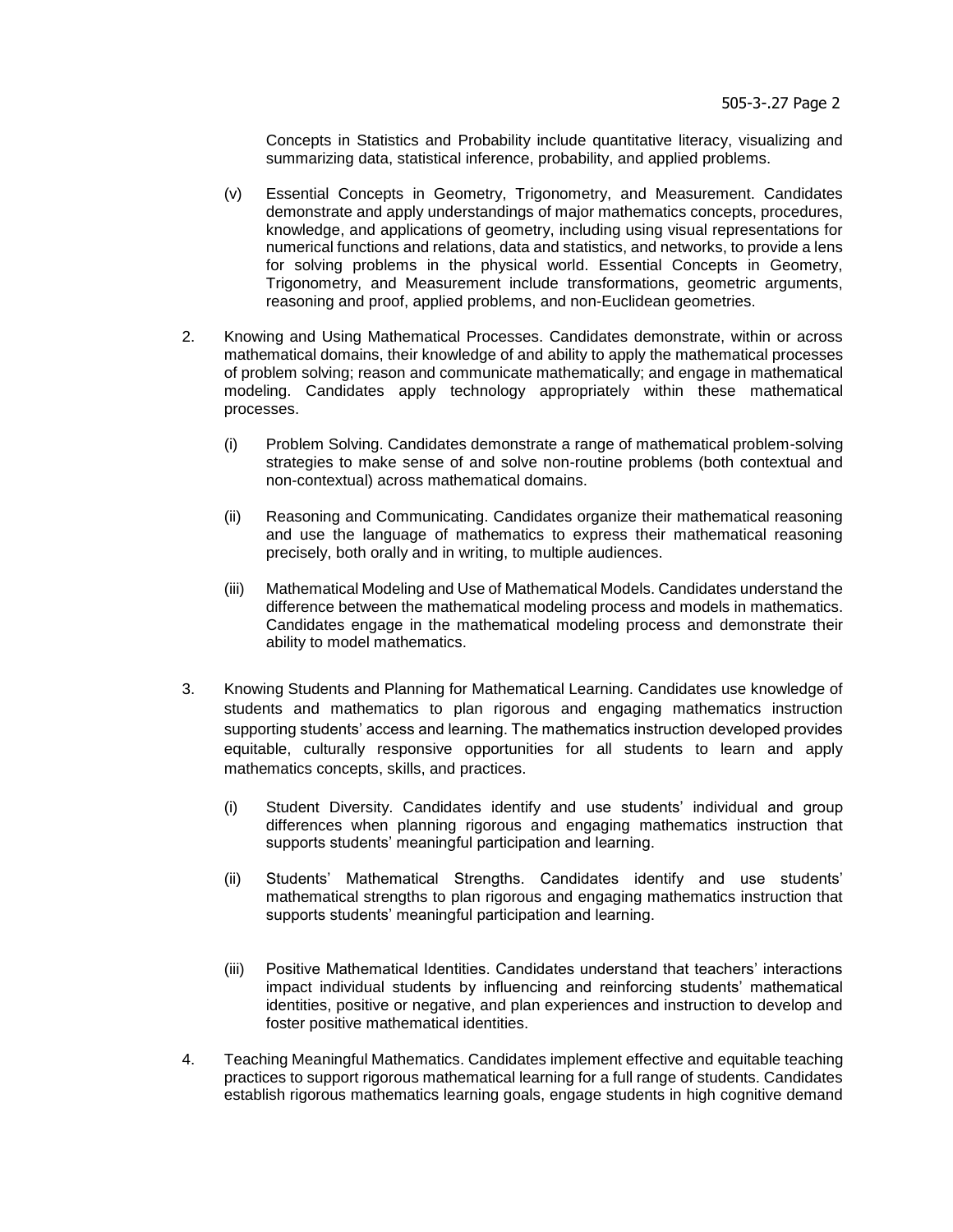learning, use mathematics-specific tools and representations, elicit and use student responses, develop conceptual understanding and procedural fluency, and pose purposeful questions to facilitate student discourse.

- (i) Establish Rigorous Mathematics Learning Goals. Candidates establish rigorous mathematics learning goals for students based on mathematics standards and practices.
- (ii) Engage Students in High Cognitive Demand Learning. Candidates select or develop and implement high cognitive demand tasks to engage students in mathematical learning experiences that promote reasoning and sense making.
- (iii) Incorporate Mathematics-Specific Tools. Candidates select mathematics-specific tools, including technology, to support students' learning, understanding, and application of mathematics and to integrate tools into instruction.
- (iv) Use Mathematical Representations. Candidates select and use mathematical representations to engage students in examining understandings of mathematics concepts and the connections to other representations.
- (v) Elicit and Use Student Responses. Candidates use multiple student responses, potential challenges, and misconceptions, and they highlight students' thinking as a central aspect of mathematics teaching and learning.
- (vi) Develop Conceptual Understanding and Procedural Fluency. Candidates use conceptual understanding to build procedural fluency for students through instruction that includes explicit connections between concepts and procedures.
- (vii) Facilitate Discourse. Candidates pose purposeful questions to facilitate discourse among students that ensures each student learns rigorous mathematics and builds a shared understanding of mathematical ideas.
- 5. Assessing Impact on Student Learning. Candidates assess and use evidence of students' learning of rigorous mathematics to improve instruction and subsequent student learning. Candidates analyze learning gains from formal and informal assessments for individual students, the class as a whole, and subgroups of students disaggregated by demographic categories, and they use this information to inform planning and teaching.
	- (i) Assessing for Learning. Candidates select, modify, or create both informal and formal assessments to elicit information on students' progress toward rigorous mathematics learning goals.
	- (ii) Analyze Assessment Data. Candidates collect information on students' progress and use data from informal and formal assessments to analyze progress of individual students, the class as a whole, and subgroups of students disaggregated by demographic categories toward rigorous mathematics learning goals.
	- (iii) Modify Instruction. Candidates use the evidence of student learning of individual students, the class as a whole, and subgroups of students disaggregated by demographic categories to analyze the effectiveness of their instruction with respect to these groups. Candidates propose adjustments to instruction to improve student learning for each and every student based on the analysis.
- 6. Social and Professional Context of Mathematics Teaching and Learning. Candidates are